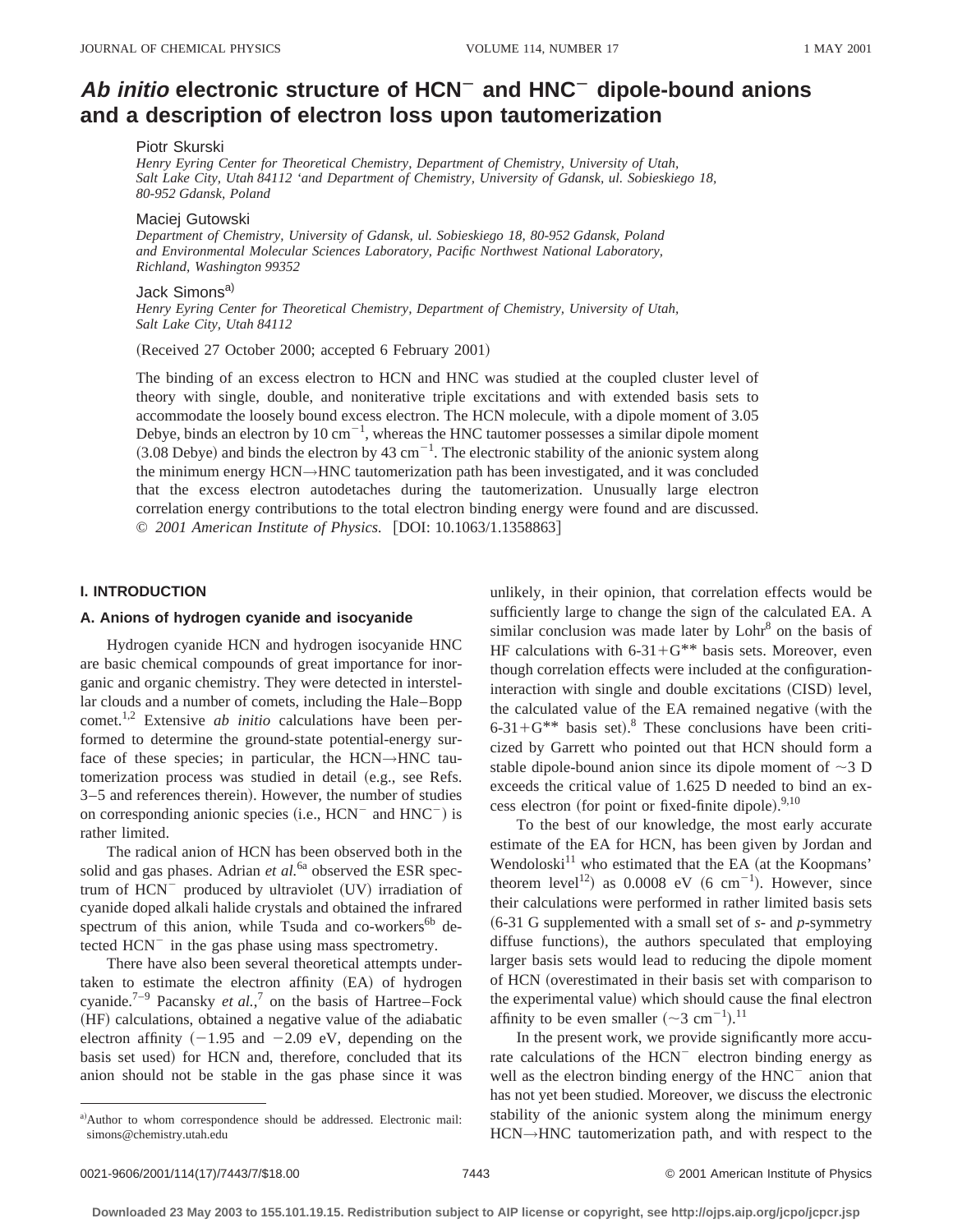$H \cdot C$ N<sup>-</sup> van der Waals complex. Our preliminary results were presented in Ref. 13.

#### **B. Dipole-bound anions**

The binding of electrons to polar molecules has been addressed in many theoretical<sup>13–29</sup> studies. It has been shown that, within the Born–Oppenheimer (BO) approximation, a dipole moment greater than 1.625 Debye possesses an infinite number of bound anionic states,<sup>16</sup> although a more practical critical value to experimentally observe a dipole-bound anion was found to be  $\sim$  2.5 Debye.<sup>17,18</sup>

Jordan and Luken demonstrated that the loosely bound electron in a dipole-bound state occupies a diffuse orbital localized mainly on the positive side of the dipole.<sup>19</sup> This finding was confirmed by many subsequent studies. The role of non-BO coupling has been studied by Garrett, who concluded that such couplings are negligible for dipole-bound states with electron binding energies  $(D)$  much larger than the molecular rotational constants.20

The simplest theoretical approach to estimate *D* is based on Koopmans' theorem  $(KT).<sup>12</sup>$  The KT binding energy  $(D<sup>KT</sup>)$  is the negative of the energy of the relevant unfilled orbital obtained from a Hartree–Fock self-consistent field (SCF) calculation on the *neutral* molecule. Orbital relaxation effects, which are neglected in the KT approximation, have been found to be quite small for a variety of dipole-bound anionic states.13 In contrast, the role of electron correlation has proven to be very significant. In fact, in many cases the electron binding energy of the dipole-bound anion has been dominated by the contribution from electron correlation.<sup>13,24</sup>

In the present contribution, we examine the dipolebound anions that result from attaching an electron to the HCN and HNC molecules. Moreover, we investigate the electronic stability of the anionic system along the minimum energy HCN→HNC tautomerization path. We employ extended basis sets and a variety of treatments of electron correlation.

#### **II. METHODS**

We studied the ground-state potential-energy surface of the neutral system at the OCISD (quadratic configuration interaction including single and double substitutions) $30$  level of theory. We also performed CCSD (coupled-cluster method with single and double excitations) geometry optimizations to check that the geometrical parameters (bond lengths) differ by less than  $0.00001$  Å from those found at the QCISD level.

Because the methods we used are based on an unrestricted Hartree–Fock starting point, it is important to make sure that little if any artificial spin contamination enters into the final wave functions. We computed the expectation value  $\langle S^2 \rangle$  for the HCN<sup>-</sup> and HNC<sup>-</sup> species and found values of 0.7500 in all cases. Hence, we are certain that spin contamination is not large enough to significantly alter our findings.

The electron binding energies  $(D)$  were calculated at the QCISD-optimized geometries of the neutral species since the electron binding in these cases is sufficiently weak that the geometry relaxation upon electron attachment is negligible. We calculated the values of *D* by using a supermolecular approach (i.e., by subtracting the energies of the anion from those of the neutral). This approach requires the use of sizeextensive methods for which we have employed Møller– Plesset perturbation theory up to the fourth order and the coupled-cluster method with single, double, and noniterative triple excitations  $[CCSD(T)]^{31,32}$  In addition, for both the  $HCN$ <sup>-</sup> and  $HNC$ <sup>-</sup> minimum energy structures, *D* was analyzed within the perturbation framework designed for dipolebound anions and solvated electrons.<sup>23</sup>

The polarization of the neutral  $(N)$  by the excess electron and the effect of back polarization are taken into account when the SCF calculation is performed for the anion  $(A)$ , and the accompanying induction effects are given by

$$
\Delta D_{\text{ind}}^{\text{SCF}} = D^{\text{SCF}} - D^{\text{KT}},\tag{1}
$$

where

$$
D^{\text{SCF}} = E_N^{\text{SCF}} - E_A^{\text{SCF}},\tag{2}
$$

and  $E_N^{\text{SCF}}$  and  $E_A^{\text{SCF}}$  stand for the SCF energies of the neutral and the anion, respectively.

The dispersion interaction between the loosely bound electron and *N* was extracted from the second-order Møller– Plesset (MP2) contribution to *D*. The dispersion term is a second-order correction with respect to the fluctuationinteraction operator and it is approximated here by  $\Delta D_{\text{disp}}^{\text{MP2}}$ , which takes into account proper permutational symmetry for all electrons in the anion

$$
\epsilon_{\text{disp}}^{(02)} = \sum_{a \in N} \sum_{r < s} \left| \left\langle \phi_a \phi_{lbe} \right| |\phi_r \phi_s \rangle \right|^2 / (e_a + e_{lbe} - e_r - e_s)
$$
\n
$$
= -\Delta D_{\text{disp}}^{\text{MP2}},\tag{3}
$$

where  $\phi_a$  and  $\phi_{lbe}$  are *spin–orbitals* occupied in the unrestricted Hartree–Fock (UHF) wave function,  $\phi_r$  and  $\phi_s$  are unoccupied orbitals, and *e*'s are the corresponding orbital energies. The subscript *lbe* denotes the loosely bound electron's spin orbital.

The total MP2 contribution to *D* defined as

$$
\Delta D^{\text{MP2}} = D^{\text{MP2}} - D^{\text{SCF}} \tag{4}
$$

is naturally split into dispersion and nondispersion terms

$$
\Delta D^{\text{MP2}} = \Delta D_{\text{disp}}^{\text{MP2}} + \Delta D_{\text{no-disp}}^{\text{MP2}},\tag{5}
$$

with the latter dominated by the correlation correction to the static Coulomb interaction between the loosely bound electron and the charge distribution of *N*.

The higher-order MP contributions to *D* are defined as

$$
\Delta D^{\text{MP}n} = D^{\text{MP}n} - D^{\text{MP}(n-1)}, \quad n = 3, 4. \tag{6}
$$

Finally, the contributions beyond the fourth-order are estimated by subtracting MP4 results from those obtained at the coupled-cluster level

$$
\Delta D^{\text{CCSD(T)}} = D^{\text{CCSD(T)}} - D^{\text{MP4}}.\tag{7}
$$

The diffuse character of the orbital describing the loosely bound electron (see Fig. 1) necessitates the use of extra diffuse basis functions having very low exponents.<sup>13</sup> In addition, the basis set chosen to describe the neutral molecular host should be flexible enough to (i) accurately describe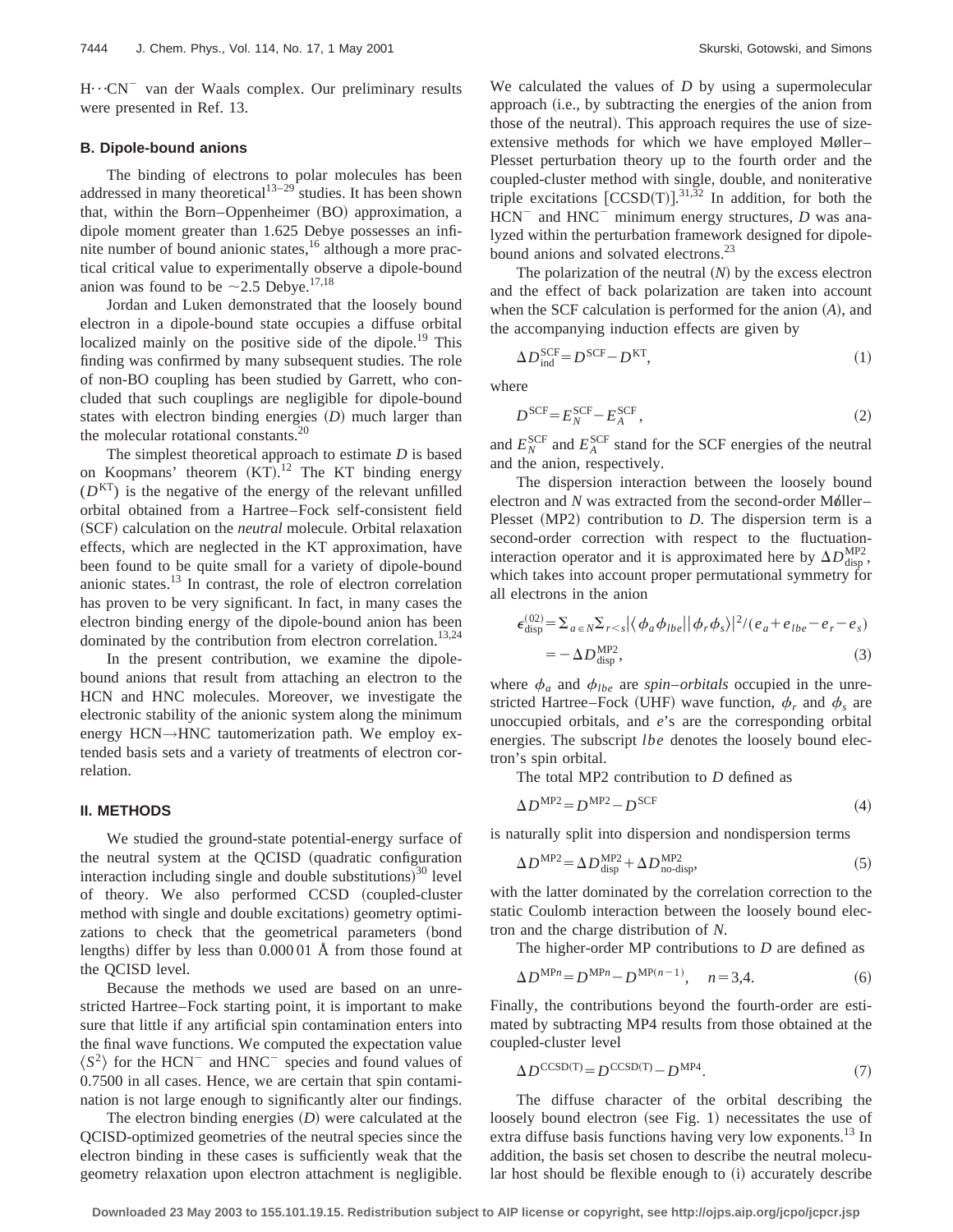

FIG. 1. Singly occupied molecular orbital for  $HCN^-$  (left) and  $HNC^-$ (right) (plotted with 0.000 14 contour spacing).

the static charge distribution of the neutral and (ii) allow for polarization and dispersion stabilization of the anion upon electron attachment. All the calculations of electron binding energies presented here were performed with the aug-ccpVTZ basis set<sup>33</sup> supplemented with a  $8s9p4d$  set of diffuse functions centered on the hydrogen atom (since this is at or near the centroid of the positive end of the dipole). The augcc-pVTZ basis set was chosen since we earlier showed its usefulness in describing dipole-bound anions compared to other commonly used one-electron basis sets.<sup>34</sup> The extra diffuse functions do not share exponent values and we used even-tempered<sup>35</sup> eight-term *s*, nine-term *p*, and four-term *d* basis sets. The geometric progression ratio was equal to  $3.2<sup>36</sup>$  and for each symmetry we started to build up the exponents of the extra diffuse functions from the lowest exponent of the same symmetry included in aug-cc-pVTZ basis set designed for hydrogen. As a consequence, we achieved the lowest exponents of  $2.1106\times10^{-6}$ ,  $2.6352\times10^{-6}$ , and 6.3814 $\times$ 10<sup>-6</sup> a.u., for the *s*, *p*, and *d* symmetries, respectively. The lowest eigenvalue of the atomic orbital overlap matrix was found to be  $6.9 \times 10^{-5}$  and  $8.6 \times 10^{-5}$  for HCN and HNC, respectively.

In computing correlation energies, all orbitals except the 1*s* orbitals of carbon and nitrogen were included. All calculations were performed with the GAUSSIAN98 program $37$  on Intel Pentium III 500 MHz computers, and an SGI Origin2000 numerical server. The three-dimensional plots of molecular orbitals presented in Fig. 1, were generated with the MOLDEN program.<sup>38</sup>

In order to avoid erroneous results from the default direct SCF calculations with the basis sets with the large *s*, *p*, and *d* sets of diffuse functions, the keyword SCF  $=NoVarAcc$  was used and the two-electron integrals were evaluated (without prescreening) to a tolerance of  $10^{-20}$  a.u.

#### **III. RESULTS**

## **A. Geometries of HCN and HNC at their minima** and the minimum energy path for the  $HCN \rightarrow HNC$ **tautomerization**

We optimized the geometries and calculated harmonic vibrational frequencies of the neutral HCN and HNC molecules at the QCISD level, and the resulting bond lengths and angles are collected in Table I (HCN and HNC are labeled *A*0 and *B*0 in this table). We then calculated the relative energies of both tautomers at the  $CCSD(T)$  level and we corrected them with corresponding zero-point vibrational energies. The CN bond is a very well-known triple bond in HCN while, after tautomerization, its order decreases so its length increases (from 1.15 Å for HCN to 1.17 Å for HNC). Both tautomers are linear  $(C_{\infty}$  symmetry) and HNC is higher in energy than HCN by 14.8 kcal/mol (14.4 kcal/mol when zero-point energy correction is included).

We also located the transition state (TS) corresponding to transfer of the hydrogen atom from  $C$  to  $N$  (its structure is labeled TS in Table I). Vibrational analysis confirms it is a first-order saddle point, and we estimate the kinetic barrier for the hydrogen transfer to be  $32.8 \text{ kcal/mol}$  at the  $CCSD(T)$ level  $(29.7 \text{ kcal/mol}$  when zero-point energy terms are included).

The dipole moments for these three stationary points are very important since they indicate whether a stable dipolebound anionic state can be formed at these geometries. We found SCF dipole moments values of 3.29, 2.87, and 1.31 Debye, for HCN, HNC, and the transition state structure, respectively. Thus, we expect weakly bound anion to exist at the HCN and HNC geometries but not for the TS.

The minimum energy path connecting HCN and HNC through the saddle point was determined at the QCISD level for the neutral system and is depicted on Fig. 2 while the geometrical parameters for eight geometries along this path  $(A0 - A4$  and  $B0 - B2)$  having positive vertical electron attachment energies are collected in Table I.

# **B.** Electron binding energies for HCN<sup>-</sup> and HNC<sup>-</sup> at **their lowest energy geometries**

Neither HCN nor HNC forms a valence-bound anion. However, the dipole moments calculated for these two conformers are larger than  $2.5$  Debye (see Table II), which suggests the possibility of binding an extra electron by the dipole potential to form stable dipole-bound anionic states. In this section we present detailed results for the linear  $C_{\infty}$ -symmetry structures that correspond to minima on the ground-state potential-energy surface. The relevant rotational energy level spacings for these species are much smaller than the calculated values of *D*. Hence, non-*BO* coupling between the electronic and rotational degrees of freedom is expected to be of secondary importance for these anions and is not considered in this study.

The electron binding energy was partitioned into incremental contributions calculated at ''successive'' levels of theory [KT, SCF,  $MPn(n=2,3,4)$ , and CCSD(T)], and the results for the optimal  $C_{\infty}$  structures of HCN and HNC are presented in Table II. In the KT approximation, the electron binding energy results from the electrostatic and exchange interactions of the loosely bound electron with the SCF charge distribution of the neutral molecule (primarily characterized by the dipole moment, but interactions with higher permanent multipoles and penetration effects are also included). For both systems, the  $D<sup>KT</sup>$  values are very small: 11  $cm^{-1}$  for hydrogen cyanide and only 3  $cm^{-1}$  for the isocyanide tautomer. In line with this finding, it is also demonstrated in Fig. 1 that the singly occupied molecular orbital is much more diffuse for  $HNC^-$  than for  $HCN^-$ .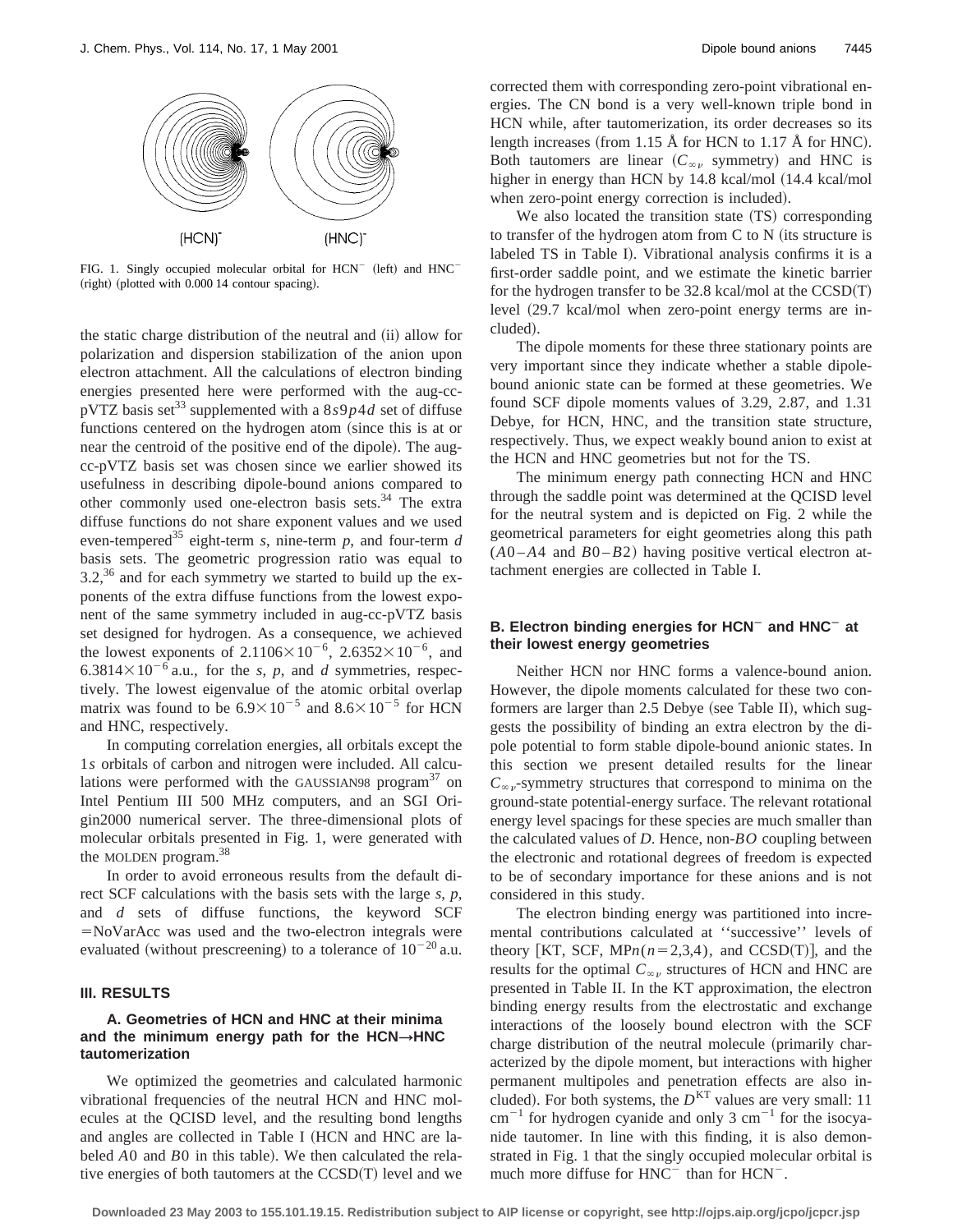TABLE I. QCISD geometries and SCF dipole moments of the neutral structures on the HCN→HNC tautomerization path and electron binding energies of the corresponding dipole-bound anions [calculated at the KT, SCF, MP2, and CCSD(T) levels]. All the results calculated with aug-cc-pVTZ+8 $s9p4d$  basis set. Bond lengths in Å, valence angles in degrees, dipole moments in Debyes, electron binding energies  $(D)$  in cm<sup>-1</sup>. For description of the *A* and *B* symbols, see Fig. 2 and the text.

|                | Geometry                | $\mu^{\rm SCF}$ | D <sup>KT</sup> | $D^{\rm SCF}$ | $D^{\text{MP2}}$ | $D^{\text{CCSD(T)}}$ |
|----------------|-------------------------|-----------------|-----------------|---------------|------------------|----------------------|
| A <sub>0</sub> | $r(CN) = 1.154$         |                 |                 |               |                  |                      |
| <b>HCN</b>     | $r(HC) = 1.065$         | 3.294           | 11.2            | 11.6          | 11.9             | 9.9                  |
| $(minimum)^a$  | $\alpha$ (HCN) = 180.00 |                 |                 |               |                  |                      |
|                | $r(CN) = 1.157$         |                 |                 |               |                  |                      |
| A <sub>1</sub> | $r(HC) = 1.063$         | 3.230           | 9.2             | 9.4           | 9.6              | 7.7                  |
|                | $\alpha$ (HCN) = 164.36 |                 |                 |               |                  |                      |
|                | $r(CN) = 1.176$         |                 |                 |               |                  |                      |
| A2             | $r(HC) = 1.026$         | 3.192           | 8.3             | 8.5           | 8.2              | 6.1                  |
|                | $\alpha$ (HCN) = 164.69 |                 |                 |               |                  |                      |
|                | $r(CN) = 1.169$         |                 |                 |               |                  |                      |
| A <sub>3</sub> | $r(HC) = 0.896$         | 2.839           | 2.1             | 2.2           | 2.1              | 1.1                  |
|                | $\alpha$ (HCN) = 149.08 |                 |                 |               |                  |                      |
|                | $r(CN) = 1.162$         |                 |                 |               |                  |                      |
| A <sub>4</sub> | $r(HC) = 1.101$         | 2.785           | 1.5             | 1.5           | 1.8              | 0.9                  |
|                | $\alpha$ (HCN) = 133.09 |                 |                 |               |                  |                      |
| B <sub>0</sub> | $r(CN) = 1.170$         |                 |                 |               |                  |                      |
| <b>HNC</b>     | $r(HC) = 2.166$         | 2.866           | 3.2             | 3.3           | 13.2             | 42.5                 |
| $(minimum)^b$  | $\alpha$ (HCN)=0.00     |                 |                 |               |                  |                      |
|                | $r(CN) = 1.175$         |                 |                 |               |                  |                      |
| B1             | $r(HC) = 2.080$         | 2.608           | 0.7             | 0.8           | 3.9              | 19.2                 |
|                | $\alpha$ (HCN) = 11.05  |                 |                 |               |                  |                      |
|                | $r(CN) = 1.179$         |                 |                 |               |                  |                      |
| B2             | $r(HC) = 1.999$         | 2.365           | 0.05            | 0.06          | 0.9              | 6.6                  |
|                | $\alpha$ (HCN) = 20.75  |                 |                 |               |                  |                      |
| <b>TS</b>      | $r(CN) = 1.189$         |                 |                 |               |                  |                      |
| (saddle        | $r(HC) = 1.181$         | 1.310           | .               | .             | .                | .                    |
| $point)^c$     | $\alpha$ (HCN)=72.25    |                 |                 |               |                  |                      |

<sup>a</sup>The corresponding QCISD vibrational frequencies for HCN are  $v_1(\pi) = 742$ ,  $v_2(\pi) = 742$ ,  $v_3(\sigma) = 2160$ ,  $v_4(\sigma)$  = 3459 cm<sup>-1</sup>, and the zero-point energy is 10.156 kcal/mol.

<sup>b</sup>The corresponding QCISD vibrational frequencies for HNC are  $v_1(\pi)=465$ ,  $v_2(\pi)=465$ ,  $v_3(\sigma)=2081$ , and  $v_4(\sigma) = 3843$  cm<sup>-1</sup>, and the zero-point energy is 9.800 kcal/mol.

<sup>c</sup>The corresponding QCISD vibrational frequencies for TS are  $v_1(a') = 1192$  i,  $v_2(a') = 2021$ , and  $v_3(a')$  $=$  2655 cm<sup>-1</sup>, and the zero-point energy is 6.684 kcal/mol.

The SCF binding energies include orbital relaxation and thus take into account static polarization of the neutral molecule by the extra electron and the secondary effect of backpolarization. In both cases, these contributions (which can be interpreted as orbital relaxation corrections to  $D<sup>KT</sup>$ , denoted  $\Delta D_{\text{ind}}^{\text{SCF}}$ ) are extremely small and are only 4% of the total *D* 



FIG. 2. The minimum energy path connecting HCN and HNC minima through the transition state obtained at the QCISD level.

for HCN and are negligible for HNC. Although usually significant for valence-bound anions, orbital relaxation effects are usually negligible and rarely responsible for more than a few percent of the total value of *D* for the majority of dipolebound anions studied so far.<sup>27</sup> Judging from the discrepancy between our results obtained with the valence double- and triple-zeta basis sets (the former not reported here), we ex-

TABLE II. The electron binding energies (in cm<sup>-1</sup>) of  $HCN^-$  and  $HNC^$ dipole-bound anions calculated with aug-cc-pVTZ+ $8s9p4d$  basis set. Corresponding dipole moments (in Debye) calculated both from SCF and correlated (QCISD) densities.

|                                       | $HCN^-$ | $HNC^-$ |
|---------------------------------------|---------|---------|
| $\mu^{\text{SCF}}$                    | 3.29    | 2.87    |
| $\mu^{\text{QCISD}}$                  | 3.05    | 3.08    |
| D <sup>KT</sup>                       | 11.2    | 3.2     |
| $\Delta D^{\rm SCF}$<br>ind           | 0.4     | 0.1     |
| MP <sub>2</sub><br>$\Delta D$<br>disp | 11.2    | 4.4     |
| MP2<br>$\Delta D$                     | $-10.9$ | 5.5     |
| $\Delta D^{\text{MPS}}$               | $-0.1$  | $-3.4$  |
| $\Delta D^{\rm MP4}$                  | 1.2     | 2.8     |
| $\Delta D^{\rm CCSD(T)}$              | $-3.1$  | 29.8    |
| $D^{\mathrm{total}}$                  | 9.9     | 42.5    |

**Downloaded 23 May 2003 to 155.101.19.15. Redistribution subject to AIP license or copyright, see http://ojps.aip.org/jcpo/jcpcr.jsp**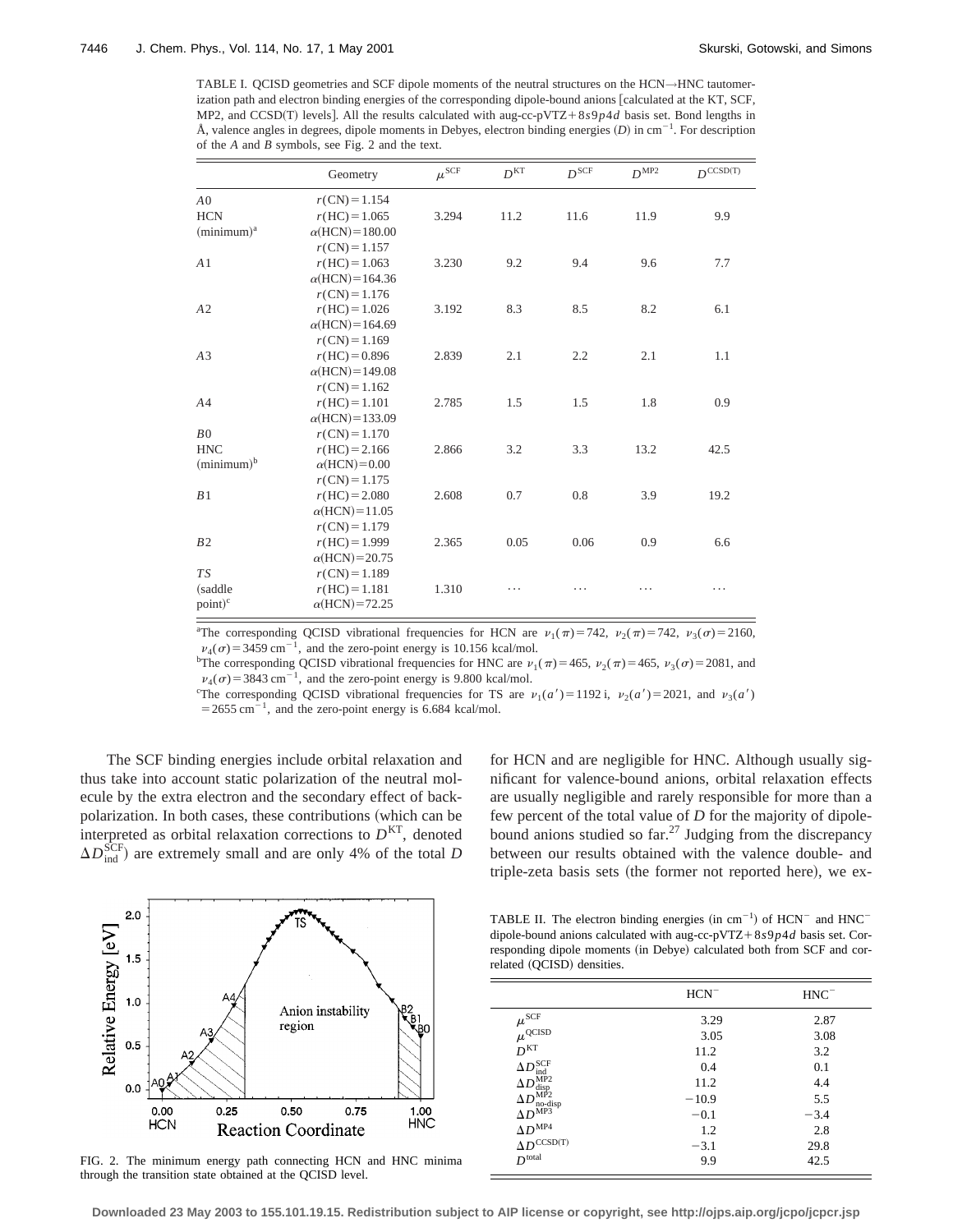pect that our final CCSD(T) electron binding energies are converged to 2  $\text{cm}^{-1}$ .

The contribution denoted  $\Delta D_{\text{disp}}^{\text{MP2}}$  results from dynamical correlation between the loosely bound electron and the electrons of the neutral molecule. This stabilization is caused by quantum mechanical charge fluctuations, and is as large as  $D<sup>KT</sup>$  (see Table II). This finding is consistent with our earlier results for other dipole-bound anions.<sup>13</sup> The value of  $\Delta D_{\text{disp}}^{\text{MP2}}$ decreases from  $11 \text{ cm}^{-1}$  at the optimal geometry of HCN to  $4 \text{ cm}^{-1}$  at the optimal geometry of the HNC.

In addition to the dispersion interaction, other electron correlation factors may also affect the charge distribution (and dipole moment) of the neutral molecule and thus its electrostatic interaction with the extra electron. This effect first appears at the MP2 level and is denoted by  $\Delta D_{\text{no-disp}}^{\text{MP2}}$ . In the case of HCN, MP2 electron correlation effects reduce the dipole moment of the neutral system by 0.24 Debye in comparison with the SCF value, (see Table II). Therefore, the value of  $\Delta D_{\text{no-disp}}^{\text{MP2}}$  is destabilizing, and the total MP2 contribution to *D* is small  $(0.3 \text{ cm}^{-1})$  but stabilizing due to the dominant role of the dispersion component. We observe a different situation in the case of the HNC tautomer where  $\Delta D_{\text{no-disp}}^{\text{MP2}}$  is *stabilizing* and as large as  $\Delta D_{\text{disp}}^{\text{MP2}}$ . This can be easily explained by the fact that the dipole moment of the neutral HNC calculated from the SCF density is by 0.21 Debye *smaller* than when obtained from the correlated density (see Table II). Therefore both the dispersion and nondispersion terms are stabilizing and the total MP2 contribution to *D* is significant  $(10 \text{ cm}^{-1})$  and represents 23% of the total *D*.

The convergence of the MP series for the electron binding energy is satisfactory for HCN but problematic in the case of the HNC tautomer (see Table II). The contributions from  $\Delta D^{MP3}$  are destabilizing but small for HCN yet significant for HNC. The contributions from  $\Delta D^{MP4}$  are stabilizing and represent 12% and 6% of *D*, for HCN and HNC, respectively. Higher-order correlation effects, approximated here by  $\Delta D^{\text{CCSD(T)}}$  [the difference between CCSD(T) and MP4 binding energies], are different for the two systems studied. For HCN, this term is destabilizing which is surprising since we observed the opposite situation in the cases of dipolebound anions studied thus  $far$ <sup>13</sup> In the case of HNC,  $\Delta D^{\text{CCSD(T)}}$  is very large (30 cm<sup>-1</sup>), stabilizing, and responsible for 70% of the net electron binding energy. By examining the  $HNC^-$  electron binding energy computed at the  $CCSD$  and  $CCSD(T)$  levels, we can estimate the contributions that triple excitations make; this analysis yields 14.4  $\text{cm}^{-1}$ , which is a significant fraction of the total. Because the higher order contributions to the electron binding energy are large for  $HNC^-$  and because the triple excitations are treated only perturbatively  $[i.e., in CCSD(T)]$  at out highest level, our predictions for HNC<sup>-</sup> should be viewed with greater doubt than for HCN<sup>-</sup>. Nevertheless, combining all of our contributions produces our final predictions for the vertical electron attachment energies of 9.9 and 42.5  $\text{cm}^{-1}$  for HCN and HNC, respectively.

We note that electron correlation effects represent 92% of the electron binding energy for the  $HNC^-$  anion. Even though this finding is consistent with our recent results for other dipole-bound species, where the correlation contributions were always crucial and very often responsible for more than 50% of the total value of  $D<sub>1</sub><sup>13</sup>$  we find this contribution the largest of those described so far. Although the correlation effects represent more than 90% of the electron binding energy for  $HNC^-$ , it should be noted that this anionic bound state exists primarily due to the long range  $\mu$  cos  $\theta/r^2$  potential which causes localization of the excess electron on the positive side of the molecular dipole (see Fig. 1), as was recently discussed.<sup>13</sup> The case of  $\text{HCN}^-$  is also interesting since the correlation effects are destabilizing which is most likely caused by the fact that the electron binding energy is overestimated when calculated at the SCF level due to the overestimation of the dipole moment at this level.

# **C.** Electron loss upon the HCN<sup> $−$ </sup>→HNC<sup> $−$ </sup> **tautomerization**

According to our findings, both HCN and HNC bind an excess electron very weakly at their minimum-energy geometries (by 10 and 43  $cm^{-1}$ , respectively). This is primarily caused by the fact that these two molecules possess dipole moments slightly higher than the critical value needed to bind an excess electron. In order to determine whether the anion is stable near the transition state for HCN→HNC tautomerization, we calculated the dipole moment of the neutral system at the geometry of this saddle point. Since its value  $(1.31$  Debye) is even smaller than the critical value  $(1.625)$ Debye) for binding to a point or fixed-finite dipole, we excluded the possibility of forming an electronically stable dipole-bound anionic state at this geometry.

These findings indicate that along the  $HCN^- \rightarrow HNC^$ tautomerization path the excess electron should autodetach. Thus, we next focused on determining approximately where along the minimum energy tautomerization path the electron loss occurs. To determine the stability of the anionic species along this path, we first calculated vertical attachment energies at the Koopmans' level for each point. We treated the negative eigenvalue of lowest unoccupied molecular orbital (LUMO) orbital for each structure as an indicator of a possible electronic stability of the anion and we performed a pair of  $CCSD(T)$  calculations (for neutral and anionic systems) in every such case.

Our results are shown in Fig. 2 where *A*0 and *B*0 indicate the HCN and HNC minima, respectively, and *A*1 –*A*4, as well as *B*1 and *B*2 correspond to geometries at which the anion is bound (see also Table I). This allows us to shade the regions where the anionic species are stable which, not surprisingly, are localized close to both minimum energy structures (see Fig. 2).

We calculated the electron binding energies at the KT, SCF, MP2, and  $CCSD(T)$  level at every point where the anionic species is stable. Our results are collected in Table I and corresponding points on the tautomerization path are indicated in Fig. 2. Not surprisingly, the anion loses its excess electron close to the  $HNC^-$  minimum geometry but remains stable in a relatively large region in the vicinity of HCN<sup>-</sup> minimum. The former is related to the fact that the KT electron binding energy of  $HNC^{-}$  is very small  $(3 \text{ cm}^{-1}, \text{ see}$ 

**Downloaded 23 May 2003 to 155.101.19.15. Redistribution subject to AIP license or copyright, see http://ojps.aip.org/jcpo/jcpcr.jsp**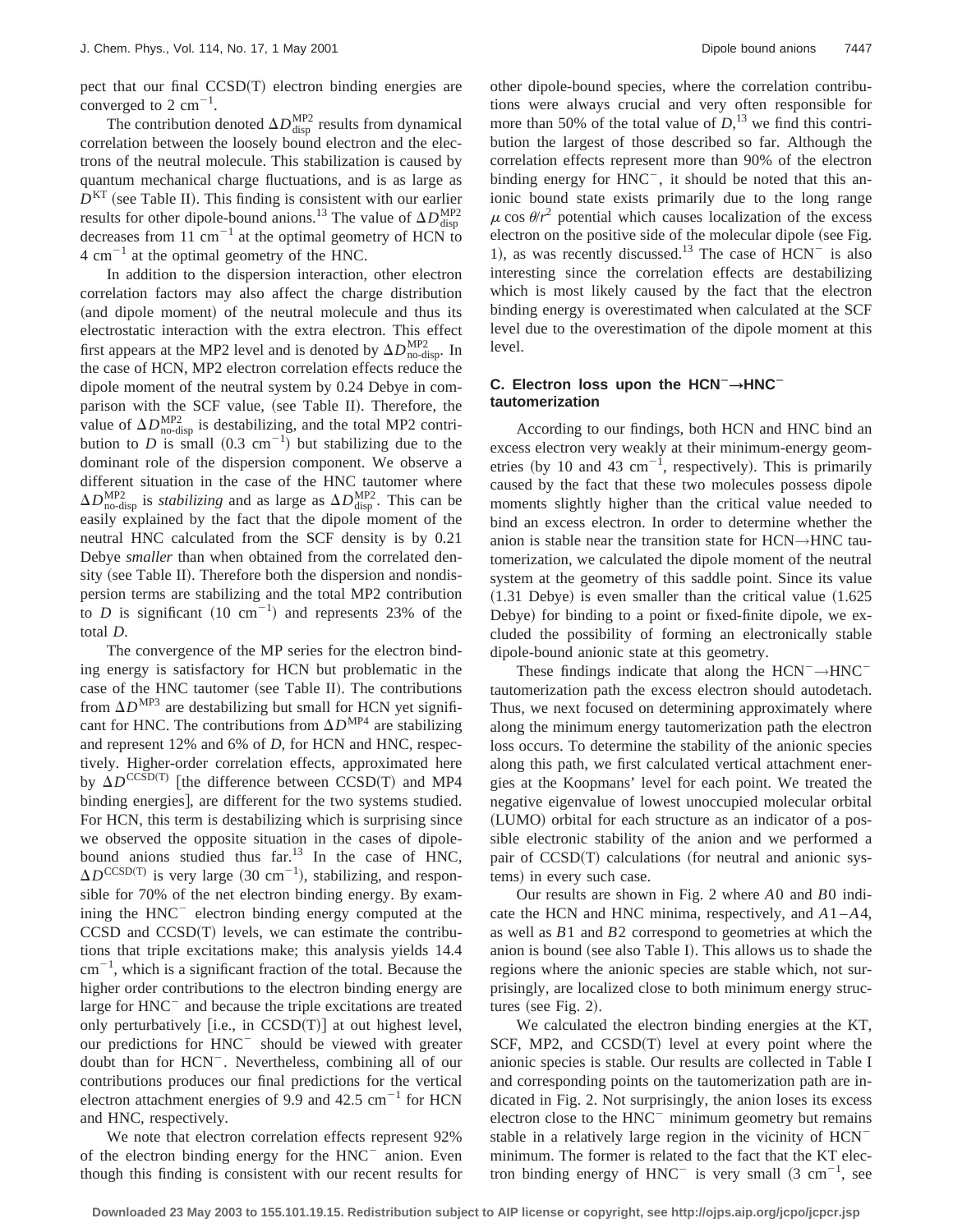Tables I and II). In the case of  $HCN^-$ , the larger electron binding energy allows the anion to preserve its stability much longer along the tautomerization path.

Analysis of the electron binding energies at the *An* and *Bn* geometries collected in Table I leads to another observation. For structure  $B2$  on the tautomerization path (see also Fig. 2), the correlation contribution to the net electron binding energy is extremely large. The binding at the SCF level is very weak  $(0.06 \text{ cm}^{-1})$  but dramatically increases when electron correlation effects are taken into account. As a consequence, correlation effects are responsible for more than 99% of the total value of *D*. This situation is unusual because it illustrates an anion in which the excess electron is bound primarily by the interactions resulting from electron correlation. It should be noted, however, that the 1% of the binding brought by electrostatic-exchange interactions calculated at the KT level remains crucial for the existence of this anion since it allows the extra electron to be initially bound by the dipole potential of the neutral molecule.

The transfer of the hydrogen atom leading from HNC to HCN can be thought as a result of extreme excitation of the  $\pi$  bending vibration (see footer for Table I). Therefore, one can conclude that if the  $\pi$  bending vibration is excited sufficiently, the dipole moment of the system will not allow for binding an extra electron. For example, in the vicinity of the  $HNC^-$  minimum where the electron binding energy is small, we estimated that for  $v_1(\pi)=465 \text{ cm}^{-1}$ , excitation to the fifth excited level is enough to cause the detachment of the extra electron.

#### **D.** Is there a H⋯CN<sup> $−$ </sup> van der Waals complex?

Finally, we searched for a  $H \cdot \cdot CN^{-}$  van der Waals complex that lies on the same energy surface as the  $HCN^{-}$  and  $HNC^-$  species that formed the main focus of this study. This aspect of our study is interesting because, in  $H \cdot \cdot CN^{-}$ , the extra electron occupies a valence orbital of the  $CN^-$  anion, whereas, in  $HCN^{-}$  it resides in a dipole-bound orbital. The evolution in character between valence and dipole-bound is one of the things we monitored along the path connecting the  $H+CN^{-}$  and  $HCN^{-}$  structures.

We scanned the potential-energy surface for  $H+CN^{-}$  at the  $CCSD(T)/aug-cc-pVTZ+(4s, 4p \text{ diffuse})$  level. Not unexpectedly, we found that the H atom experiences stronger binding on the C than on the N side of  $CN^-$ . However, to our surprise, there seems to be no van der Waals minimum and hence no barrier separating such a complex from HCN<sup>-</sup> as H approaches  $CN^{-}$  along a path from the C side of  $CN^{-}$  $(n.b.,$  we did not constrain the path to linear geometries). We note that it is not obvious that there must be a van der Waals minimum because there is no change in the dominant electronic configuration from the reactants  $H + CN^-$  to the product  $HCN$ <sup>-</sup>. In fact, we find that along such a path, the orbital in which the extra electron resides evolves smoothly from a  $CN^-$  based valence  $\sigma$  orbital to the dipole-bound orbital of HCN<sup>-</sup>. Because of this smooth orbital evolution and because  $HCN$ <sup>-</sup> lies far below  $H+CN$ <sup>-</sup>, it appears that the sought-after van der Waals minimum (and the adjacent transition state) do not occur.

We also explored linear  $H \cdot \cdot CN^{-}$  and  $H \cdot \cdot NC^{-}$  structures and found stronger binding for the former with the H lying 2.13 Å from the C and with a C–N bond length of  $1.177$  Å. The basis set superposition corrected  $(BSSE)$  binding energy of this stationary point relative to  $H + CN^-$  is 3.0 kcal/mol, and this linear  $H \cdot C N$ <sup>-</sup> is separated by a small barrier of 1.2 kcal/mol from the global minimum of  $HCN^{-}$ . However, this linear  $H \cdot C$ N<sup>-</sup> structure is not even a locally stable complex because our data suggest that it is unstable with respect to bending. Moreover, as we discuss in the preceding paragraph, the bent structure shows no local minimum as H approaches  $CN^-$ ; instead, the energy evolves smoothly "downhill" until HCN<sup>-</sup> is reached. So, we feel comfortable in suggesting that no linear or bent  $H \cdot \cdot \cdot CN$ van der Waals complex exists. Even if future studies prove this conclusion wrong, we do not expect such a  $H \cdots CN$ <sup>-</sup> stationary point to be accessed in any experiment that studies  $HCN^-$  or  $HNC^-$  in low-lying vibrational levels because such a stationary point would lie  $\sim$ 40 kcal/mol higher than  $HCN$ <sup>-</sup> and thus even above the transition state connecting  $HCN^-$  to  $HNC^-$ .

#### **IV. CONCLUDING REMARKS**

On the basis of  $CCSD(T)/aug-cc-pVTZ+8s9p4d$  calculations we concluded that:

- (i) HCN forms an electronically stable dipole-bound anion whose binding energy is  $10 \text{ cm}^{-1}$ .
- (ii) HNC binds an extra electron by 43  $cm^{-1}$  as a dipolebound anion with a very large contribution  $(92%)$  of the electron correlation terms to the electron binding energy.
- $(iii)$  HCN<sup>-</sup> $\rightarrow$ HNC<sup>-</sup> isomerization for the anionic species should result in autodetachment of the excess electron since significantly bent structures cannot support a stable dipole-bound anion.
- $(iv)$  A H $\cdot$  · CN<sup>-</sup> van der Waals complex is unlikely to exist; instead  $H + CN^-$  should evolve smoothly "downhill" to  $HCN^{-}$ .

## **ACKNOWLEDGMENTS**

This work was supported by the NSF Grant Nos. 9618904 and 9982420 to J.S. and the Polish State Committee for Scientific Research (KBN) Grant No. DS/8371-4-0137-0 to P.S. M.G. was supported by the U.S. DOE, Office of Basic Energy Sciences, Chemical Sciences Division. The computer time provided by the Center for High Performance Computing at the University of Utah is also gratefully acknowledged.

- $2$ S. D. Rodgers and S. B. Charnley, Astrophys. J.  $501$ , L227 (1998).
- $3$ T. J. Lee and A. P. Rendell, Chem. Phys. Lett. **177**, 491  $(1991)$ .
- 4B. Gazdy, D. G. Musaev, J. M. Bowman, and K. Morokuma, Chem. Phys. Lett.  $237, 27$   $(1995)$ .
- $5$ W. Jakubetz and B. L. Lan, Chem. Phys. 217, 375  $(1997)$ .
- $6$ (a) F. J. Adrian, E. L. Cochran, V. A. Bowers, and B. C. Weatherley, Phys. Rev. 177, 129 (1969); (b) S. Tsuda, A. Yokohata, and T. Umaba, Bull. Chem. Soc. Jpn. 44, 1486 (1971).
- $<sup>7</sup>$  J. Pacansky, N. S. Dalal, and P. S. Bagus, Chem. Phys. **32**, 183 (1978).</sup>

<sup>&</sup>lt;sup>1</sup>T. Hirota, S. Yamamoto, K. Kawaguchi, A. Sakamoto, and N. Ukita, Astrophys. J. 520, 895 (1999).